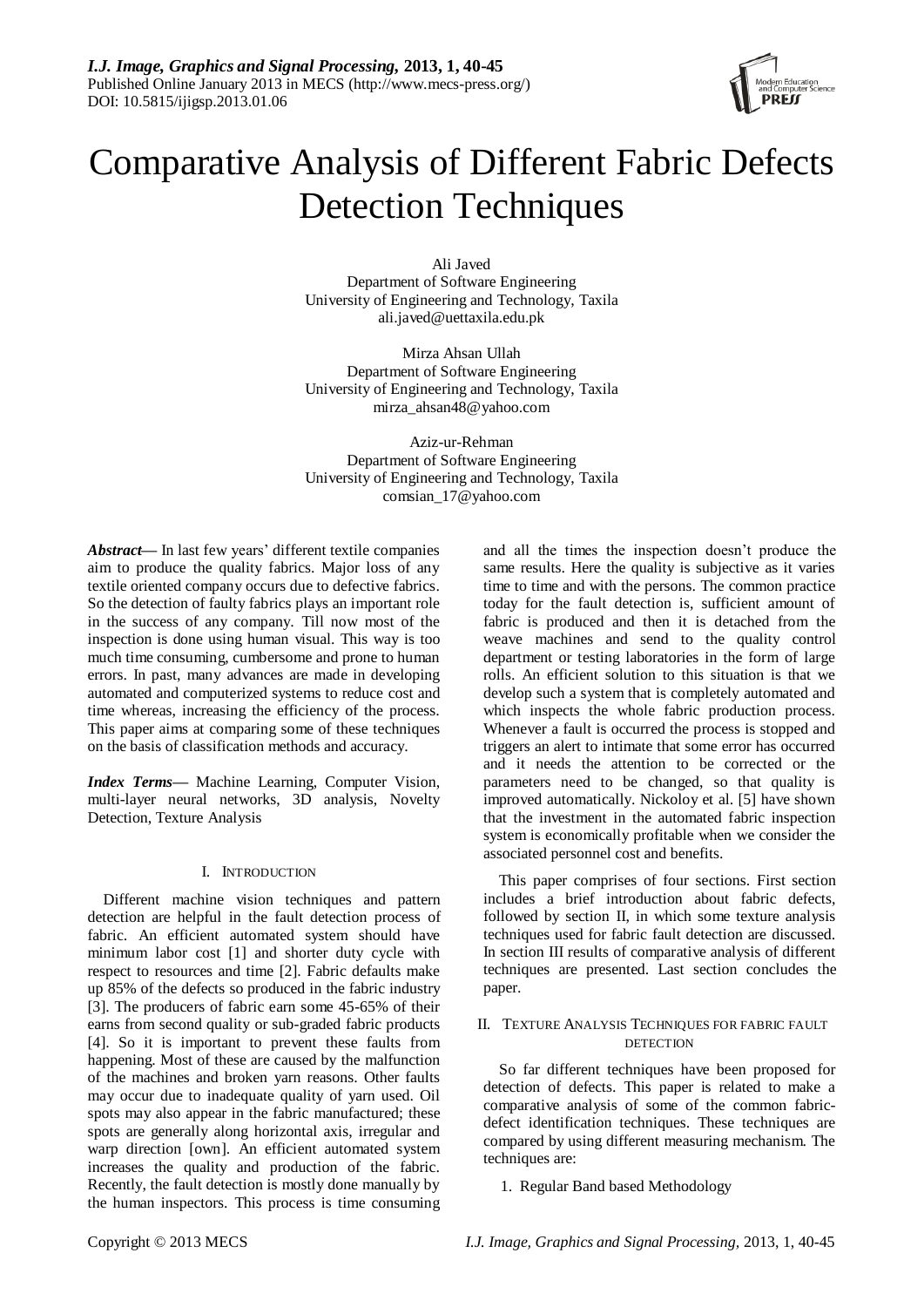- 2. Gabor Wavelet Filter Methodology
- 3. Methodology of Wavelet-Texture Analysis and LVQ Neural Network
- 4. Usage of Computer-Vision and Artificial Neural Network
- 5. Methodology of Digital Image Analysis



Fig 1. Common Methodologies for Fabric-Defect Detection

#### *A. Regular Band-based Methodology*

Regular band is a new pattern-texture driven inspection technique. This technique is constructed on the impression of periodic synchronization. This methodology helps in identifying defects with the help of change in pixel intensities such as fragmented end or dense bar. This technique uses only one parameter i.e. the duration of a period. And this methodology also outlines the defective portion of fabric in the final image. The regular band methodology consists of two subbands;

- a) Light Regular Band (LRB): It is used to detect the lighter defects that become sometimes impossible to detect.
- b) Dark Regular Band (DRB): It is used to detect the darker defects on various types of fabrics.

## *Light Regular Band:*

At the defective region the original moving average (Avg) is greater than zero and standard deviation (SD) is smaller.

## Avg >0, and SD is smaller

The severity of defect (M) is calculated by using the formula:

$$
M = |Avg - SD| + SD \tag{1}
$$

*Dark Regular Band:*

At the defective region the original moving average (Avg) is less than zero and standard deviation (SD) is smaller.

Avg <0, and SD is smaller

The severity of defect (M) is calculated by using the formula:

$$
M = |Avg + SD| - SD \tag{2}
$$

Regular band is distributed into two phases;

- a) Training Phase
- b) Testing Phase

## *Training Phase:*

As shown in figure 02, it is a 4-stage process in which firstly takes the input image and applies histogram equalization along with down-shifting the pixel intensities by means of values. Firstly the images are obtained and observe the image. There is a presence of Gaussian noise in the image that can blend with some major defects in the fabric. This noise can be removed by using histogram equalization to get the constant distribution of intensity and get the better contrast. For down shifting apply two lemmas such as for LRB and DRB. In the third phase find out LRB and DRB for both rows and columns. This produces overall two LRB's and DRB's for row and columns. Obtain threshold value for each regular band. This generates 8 threshold values such as:

- a) 2 threshold values for Row LRB
- b) 2 threshold values for Column LRB
- c) 2 threshold values for Row DRB
- d) 2 threshold values for Column DRB



Fig 2. Training Stage of RB

#### *Testing Phase:*

In this stage the resultant images obtained from training phase and apply zero padding for row and column LRB and DRB according to figure 03. Combine the result of row and column LRB while at the same time combine the result of row and column DRB. At the end combine all these results.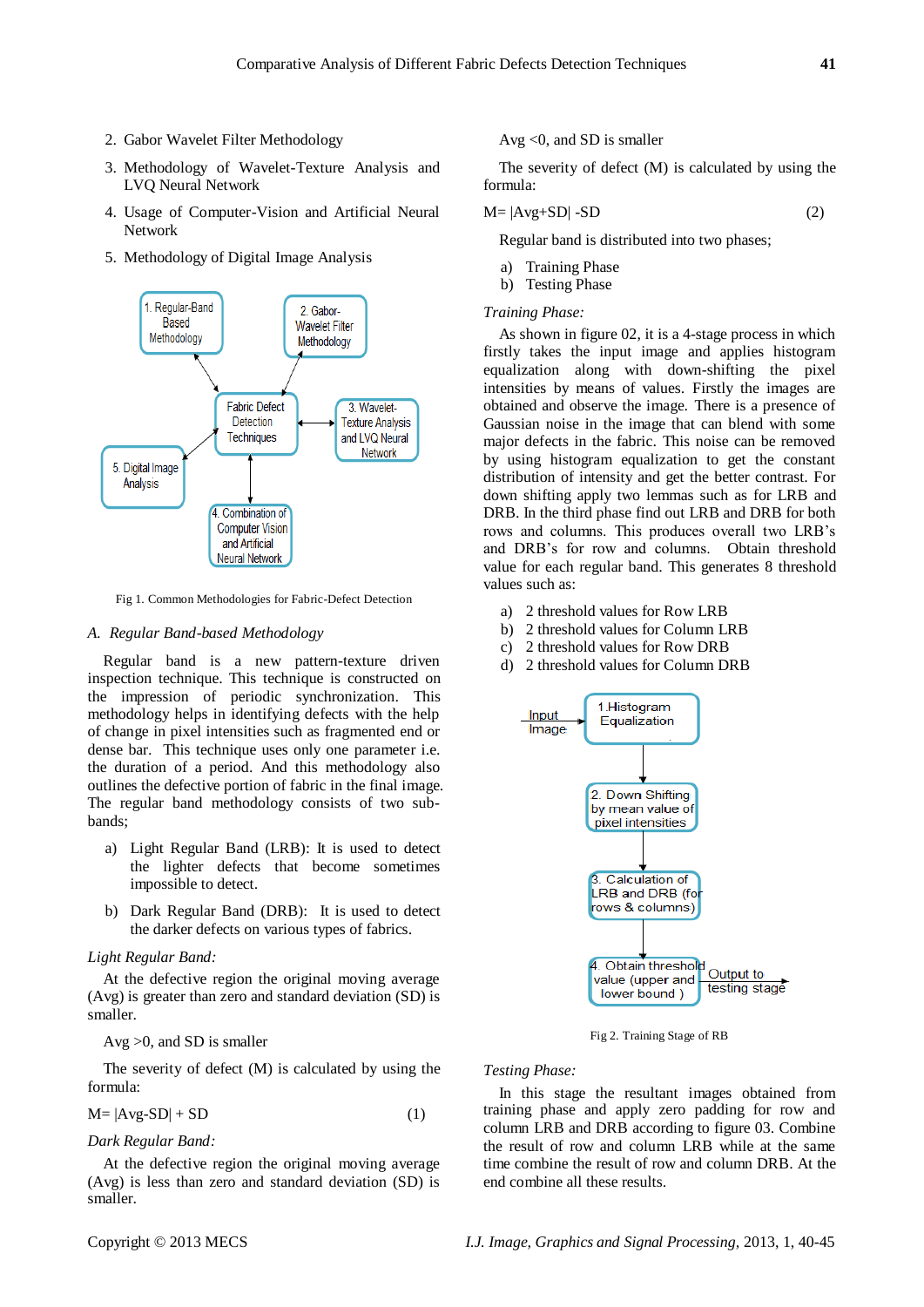

Fig 3. Testing Stage of Regular Band

#### *B. Gabor Wavelet Filter Methodology*

This methodology consists of morphological analysis and Gabor filter wavelet responses. It is divided into three stages as shown in figure 04. In this methodology defects appeared as basins on domes. So while finding the defects we can easily detect the domes or basins on the surface instead of finding the threshold.



Fig 4. 3-Stages Process of Morphological Analysis and Gabor Filter Responses

In the first stage apply 2D Gabor Filter on the images because 2D Gabor filters are very helpful in computer vision and image processing [6][7]. This filter forms the matrix full of extracted features. In second stage (optimal Gabor Filter), firstly classify the images as defective and non-defective in nature then determine the frequency response of each of pixel [8]. The optimal criterion function includes fisher criteria to enhance the discrimination of defects in the fabric by using the Gabor Filter technique.

Last stage is related to the analysis of morphology in order to detect the defects[9]. This includes three phases:

- a) Featured Image Normalization: Place different threshold values for the changing defects such as dark –colored and light colored defects.
- b) Grayscale Image Reconstruction: Redesign the mask of the image. Find out the maxima and minima of the region in any grayscale image.
- c) Regional Maxima and Domes Extraction: lets us to find out the "structural maxima" of any image named as "H-domes" or "H-basins"

This technique doesn't involve the histogram equalization of input image due to the reason of inaccurate result generation while using histogram equalization. This methodology is also helpful for the detection of other textured material such as steel, wood etc.

# *C. Approach of Wavelet-Texture Analysis and LVQ Neural Network*

This approach supports in detecting 7 diverse categories of defects in silk fabric. This methodology consists of the combination of Generalized Gaussian Density (GGD) [10] [11], wavelet transform [12], defect segmentation and Learning Vector Quantization (LVQ) Neural Network [11]. This methodology is four staged process as shown in figure 05.



Fig 5. Methodology of Wavelet-Texture Analysis and LVQ Neural Network

In this approach two drive centered features are removed. These features are removed by the direct use wavelet coefficients. It contains identical features as the shape and size factors predicted by GGD model with ML (maximum likelihood) predictor. In this methodology there are basically 6 types of defects are taken as sample and fabric without defect is taken in order to find out the identification rate of defects [13].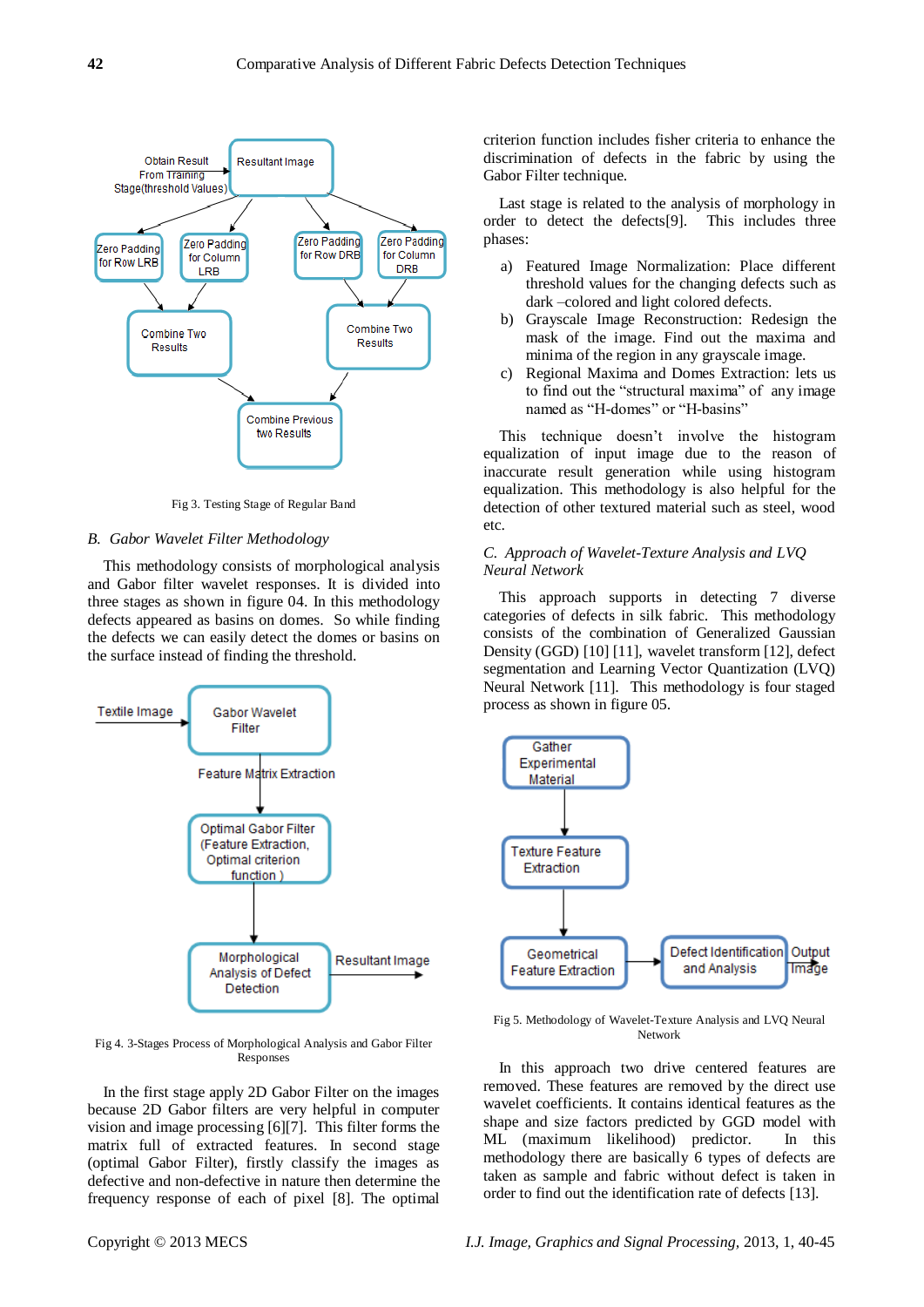## *D. Usage of Computer-Vision and Artificial Neural Network*

This approach is a combination of computer vision and artificial neural networks. Considering the defect recognizer that implements the concept of computer vision. This defect recognizer is trained to detect 4 types of fabric defects. After that gathers the input for the neural network configuration. Firstly any image capturing device captures the images of fabric through. After acquisition phase convert the RGB image into binary image through image restoration and threshold process [14]. This output image contains the defected portion along with the other objects. The output is constantly consumed as an input by neural network process. This network classifies the defected portion out of the fabric material [15].

Figure 6 depicts the whole process of this methodology. Application of computer vision and neural networks are used to get the desired results.



Fig 6. Computer-Vision and Neural Networks based Approach

### *E. Methodology of Digital Image Analysis*

Digital image processing technique is used to evaluate the fabric pills. This technique is related to find out the pills and measure its average intensity on the basis of three criteria's such as heights, volumes and surface. The result is shown on the basis of number of revolutions and pills oriented fabric quality. This technique was only implemented in pure cotton fabrics [16].

To distinguish the pilled area in fabrics, three stage procedures are followed as shown in Figure 7. First stage is related to the calculation of piles volume which is actually the aggregate value of elements in matrix. Then the total surface of piles is 1cii+dentified. This is completed by summing up all defects from the matrix [17].

In last stage calculate the mean height is calculated using below given formula [18].

Mean Height= Volume/Total Surface (3)



Fig 7. Digital Image Analysis 3-Stage Procedures

#### III. COMPARATIVE STUDIES

The comparative study of above mentioned techniques is not easy enough, as all the techniques use different parameters. Different techniques use different dataset of information. The resolution of the images used for the detection process also matters a lot. Regular Band based Methodology is used to detect small defects with box, star or dot patterns. About 166 images were taken as samples to vary out the experiment. The results were about 99.4% accurate. Gabor Wavelet Filter Methodology is used to detect with almost 30 types of different defects. Its accuracy is about 96 %. Wavelet-Texture Analysis technique is tested over 350 images and its accuracy turns to be 95% with 7 different types of defects tried. Computer vision and neural networks techniques are applied to 200 images and accuracy is about 77 % overall for 4 types of defects. Here the size of the image also affects the efficiency of the algorithm devised. Digital Image Analysis techniques are tried over 2000 images and accuracy turns to be about 83 %.

#### IV. CONCLUSION

After comparing different metrics and parameters we analyzed that RB is far better than any other described techniques as it revolves around the simple concept of standard deviation and moving average as shown in Table-1. It produces crystal clear result at the end with the accuracy rate of 99.4% by considering only one parameter i.e. Length of Period. It has an excellent capability to detect the outlines of defective shape. But it contains only one weakness that it cannot detect the defects near the border areas. If we priories the techniques considering the no. of defects along with the accuracy then Gabor Wavelet Filter Methodology is best of all with about 96 % accuracy.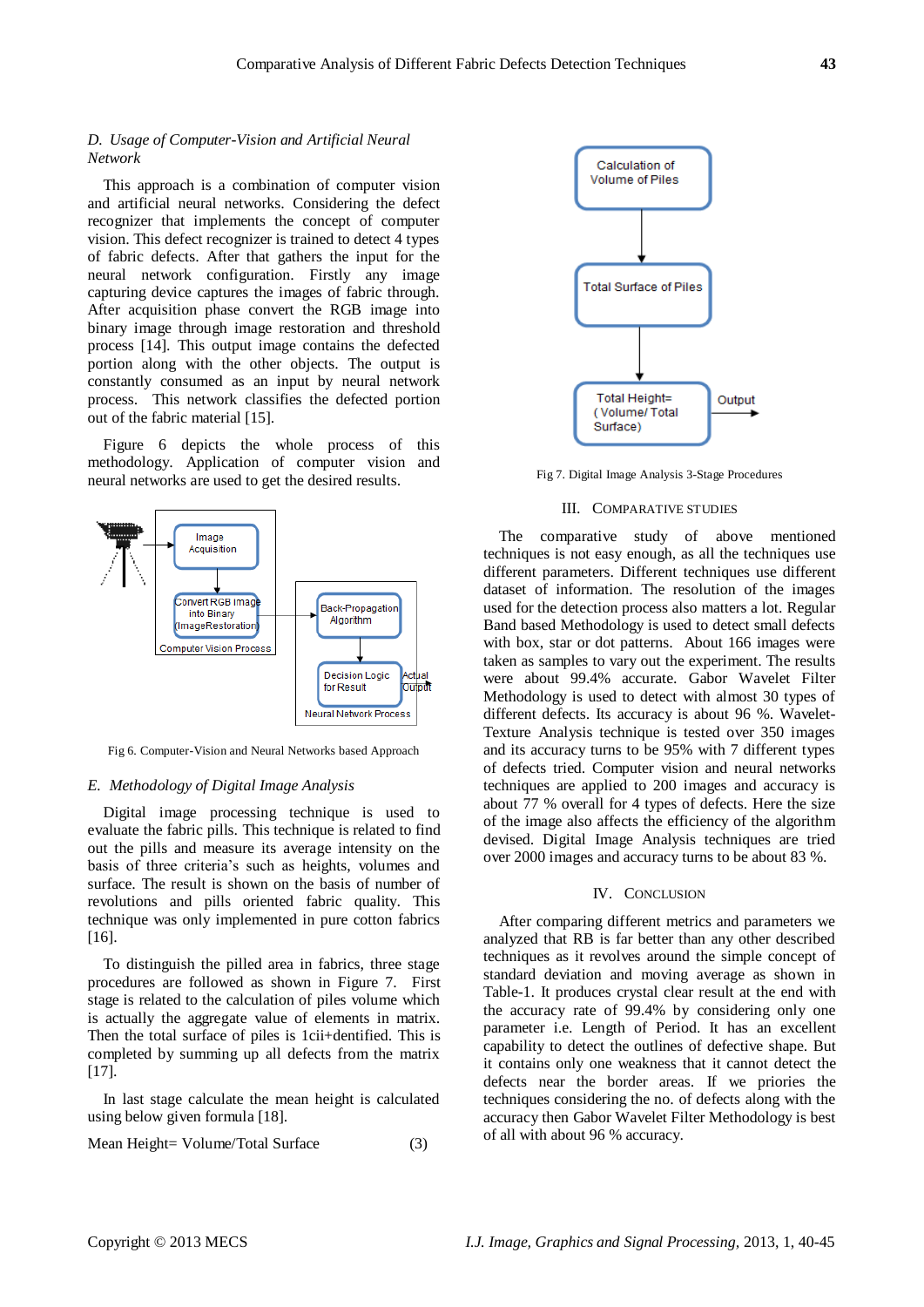| Sr#            | Technique/<br><b>Classification Name</b>                                                | <b>Classification Technique</b>                                                                                  | Accuracy<br>%age of Fabric Defect<br>Classification                                                                                            | Total Fabric Samples and Defect<br>Types                                                                                                                   |
|----------------|-----------------------------------------------------------------------------------------|------------------------------------------------------------------------------------------------------------------|------------------------------------------------------------------------------------------------------------------------------------------------|------------------------------------------------------------------------------------------------------------------------------------------------------------|
| 1              | Band<br>Regular<br>based<br>Methodology                                                 | Light Regular Band (LRB), Dark<br>Regular Band (DRB), Need<br>one<br>constraint "Length of the period"           | 99.4%,                                                                                                                                         | 166 images (with three patterned<br>fabrics such as Box, Star and Dot<br>Pattern) with 6 common types of<br>defects<br>and various other small<br>defects  |
| 2              | Gabor Wavelet<br>Filter<br>Methodology                                                  | Matrix<br>Feature<br>Extraction.<br>Morphological Analysis of Defect<br>Detection                                | 96% with 3.2 % of False Rate                                                                                                                   | 71 fabric images (39 of them are<br>defect free), more than 30 types of<br>defects are tested                                                              |
| 3              | of<br>Methodology<br>Wavelet-Texture<br>LVO<br>Analysis<br>and<br><b>Neural Network</b> | Extraction.<br>Feature<br>Texture<br>Feature<br>Geometrical<br>Extraction.<br>Defect Analysis and Identification | The accuracy of Identification<br>is on average of 7 type of<br>defects is 95%                                                                 | Total 350 images with 7 types of<br>defects (including wrap missing,<br>weft missing, double weft,<br>materialize bar, oil pigment, hole,<br>non-defected) |
| $\overline{4}$ | of<br>Computer-<br>Usage<br>Artificial<br>Vision<br>and<br><b>Neural Network</b>        | Acquisition,<br>Image<br>Image<br>Restoration, Output to the neural<br>network, back propagation algorithm       | Overall average is 77%.<br>Average identification for hole<br>is 72%, for Scratch is 65%, For<br>other faults 86% and for no<br>faults is 83%. | Total 200 images.<br>Trained to 4 types of defects (Hole,<br>Scratch, Other and no-fault)                                                                  |
| 5              | Methodology of Digital<br>Image Analysis                                                | Calculation of Volume of Piles.<br>Total Surface and Mean Height                                                 | 83% Accuracy                                                                                                                                   | Total 2000 Rotations                                                                                                                                       |

TABLE I COMPARATIVE ANALYSIS OF FABRIC DEFECTS DETECTION METHODOLOGIES

#### **REFERENCES**

- [1] Chin R. T. and Harlow C. A.,"Automated visual [inspection](http://ieeexplore.ieee.org/xpls/abs_all.jsp?arnumber=4767309) " IEEE Trans .Pattern Anal. Machine Intell., 4(6), 557-573, 1982.
- [2] Smith, M.L., Stamp, R.J., "Automated inspection of textured ceramic tiles", Computers in Industry, Vol. 43 No.1, pp.73-82, 2000.
- [3] Sengottuvelan P., Wahi A. and Shanmugam A.,"Automatic Fault analysis of Textile fabric Using. Imaging Systems", Research Journal of Applied Sciences, 3(1), pp 26-31, 2008.
- [4] K. Srinivasan, P. H. Dastor, P. Radhakrishnaihan, and S. Jayaraman, "FDAS: A knowledge-based frame detection work for analysis of defects in woven textile structures," Journal of Textile Institute, vol. 83, no. 3, pp. 431-447, 1992.
- [5] Nickolay B. N. and Schmalfub H.," Automatic Textile Inspection", Study for the Textile Industry, vol. 73, 33-37, 1993.
- [6] Hao Liu and Jiuqiang Han, "Defect Detection in Textiles Using Optimal Gabor Wavelet Filter". Proceedings of the 6th World Congress on Intelligent Control and Automation, 10005-10007, 2006.
- [7] Lianping Chen, Guojun Lu and Dengsheng Zhang, "Effects of different Gabor filters parameters on image retrieval by texture," Multimedia Modelling Conference, pp. 273 – 278, 2004.
- [8] K. Fukunaga. "Statistical Pattern Recognition.", Academic,New York, 2nd edition, 1990.
- [9] Hamid Alimohamadi, Alireza Ahmadyfard and Esmaeil shojaee, "Defect Detection in Textiles

Using Morphological Analysis of Optimal Gabor Wavelet Filter Response", International Conference on Computer and Automation Engineering, 2009.

- [10]Wang T., Li H., Li Z., Wang Z., "A Fast Parameter Estimation of Generalized Gaussian Distribution", 8th International Conference on Signal Processing, 2006.
- [11]Bashar, M. K., Ohnishi, N., Matsumoto, T., Takeuchi, Y., Kudo, H., Agusa, K., "Image Retrieval by Pattern Categorization using Wavelet Domain Perceptual Features with LVQ Neural Network", Pattern Recognition Letters, Elsevier Ltd. , UK, 26, pp. 2315-1335, 2006.
- [12]Wouwer G. V., Scheunders P., Dyck D. V., "Statistical Texture Characterization from Discrete Wavelet Representation", IEEE Transactions on Image Processing, IEEE Signal Processing Society, USA, 8, pp. 592-598, 1999.
- [13]Jianli Liu and Baoqi Zuo, "The Recognition of Fabric Defects Using Wavelet Texture Analysis and LVQ Neural Network", 2nd International Congress on Image and Signal Processing, 2009.
- [14]R. C. Gonzalez, R. E. Woods, S. L. Eddins, "Digital Image Processing using MATLAB", ISBN 81-297- 0515-X, pp. 76-104,142-166,404-407, 2005.
- [15]Atiqul Islam, Shamim Akhter, and Tumnun E. Mursalin , "Automated Textile Defect Recognition System Using Computer Vision and Artificial Neural Networks" , World Academy of Science, Engineering and Technology , 2006.
- [16]ASTM, D 3511-76, "Standard Test Method for Pilling Resistance and Other Related Surface Changes in Textile Fabrics", Brush Pilling Tester Method.